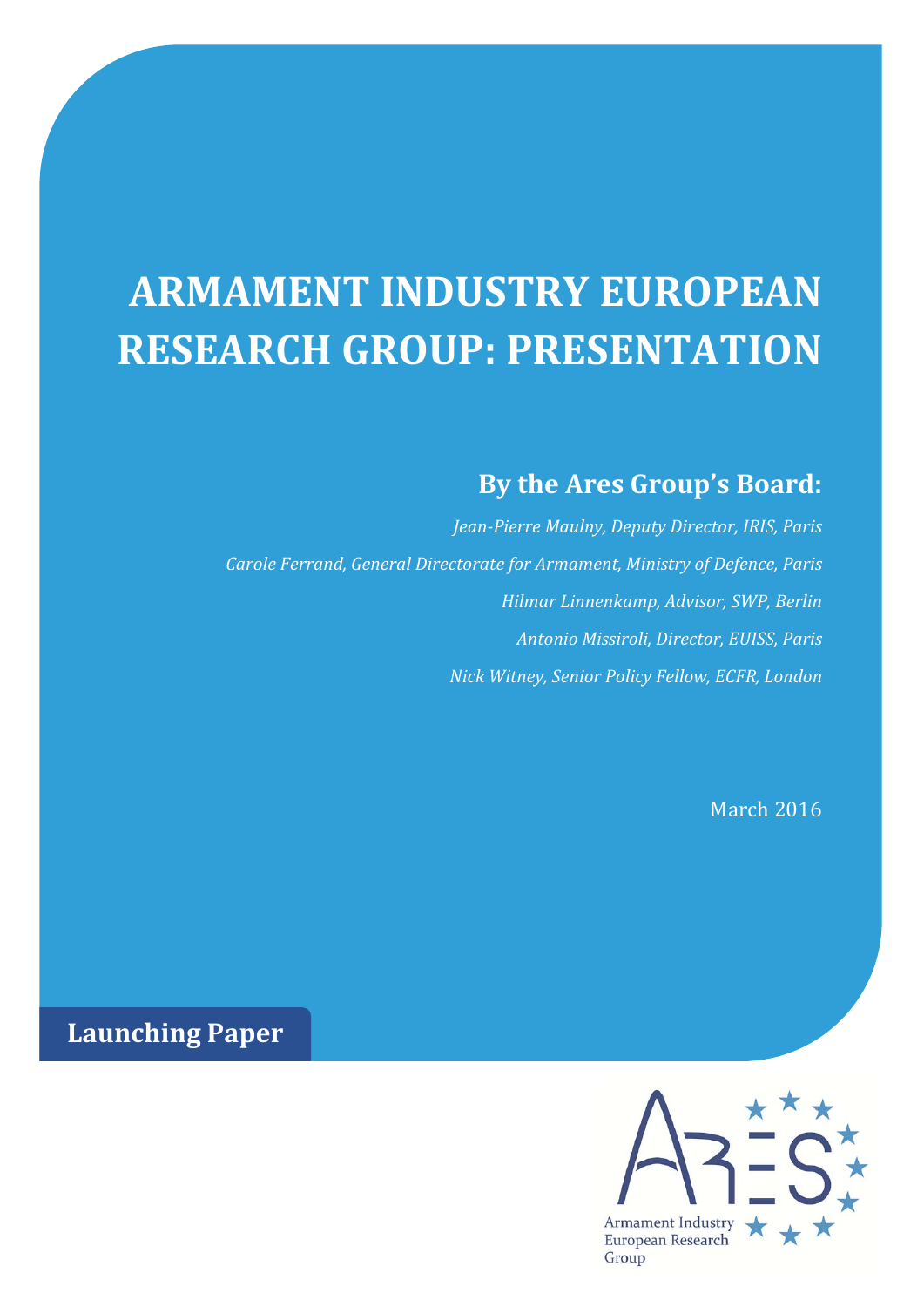hat is the link between the engines fitted onto Europe's Ariane 6 space<br>launcher, the fibre jackets used by mountaineers to scale the glaciers of the<br>Italian Alps, Polish credit card chips, the internet, and drones that de launcher, the fibre jackets used by mountaineers to scale the glaciers of the Italian Alps, Polish credit card chips, the internet, and drones that deliver books to people's homes? They all rely on technologies that originated in the defence industry. With 1.4 million jobs measured by the European Commission in 2013, a host of highly-skilled labour and  $\epsilon$ 96 billion euros in annual turnover, Europe's defence industry is one of the prime reservoirs of European prosperity and innovation today. It is also one of the main conditions of the EU's technological edge, economic development, freedom to act in the long term and credibility on the global stage.

And yet, the European defence market is not really a market as such. States are the only customers of the armament industry and largely define its market landscape. They pass the regulations that apply to defence companies, protect them against possible foreign predators, and influence competitiveness. Unlike in civilian industries, states fund the research and development needed by the defence industry to develop assets. Indeed the reason the defence industry exists in the first place is the wish by European states to guarantee their own security, and have an ability to act abroad to manage crises where necessary. As early as 1957, the EU allowed European states to protect the "essential security interests" of their defence industries, insofar as they tied into their defence and security policies, and ultimately into their national sovereignties.

Today however things have changed. European states increasingly feel the need to cooperate, often in the context of the European Union. In the 1990s, European states decided to develop a common security, foreign and defence policy that would enable the EU to defend its own interests and promote its values on the global stage. Today, defence and security matters are therefore no longer strictly national: they mix national initiatives and European efforts that require striking a collective consensus. This shift has naturally affected the defence industry, particularly in key EU states. Secondly, budgets have been shrinking and military assets have become far more expensive. As a result, no European country can genuinely afford to meet all of its own security requirements any longer. Finally, the share of export markets in the turnover of defence companies is increasing, untightening the link between European countries and their defence industry. The case for doing more together is therefore clearer than ever. Not only does it provide added value to national policies by making action possible that would be impossible on a national basis, but it can also save member states from losing key defence industrial capabilities and competencies, which are the long term foundations for their security.

This shift in the landscape is a complex but lasting one, which goes against the engrained traditions of European sovereignty. The mix of public and private drivers, of national and collective interests, and the different levels of development of the 28 national industries in the EU require Europeans to build a shared picture of the industry. This can

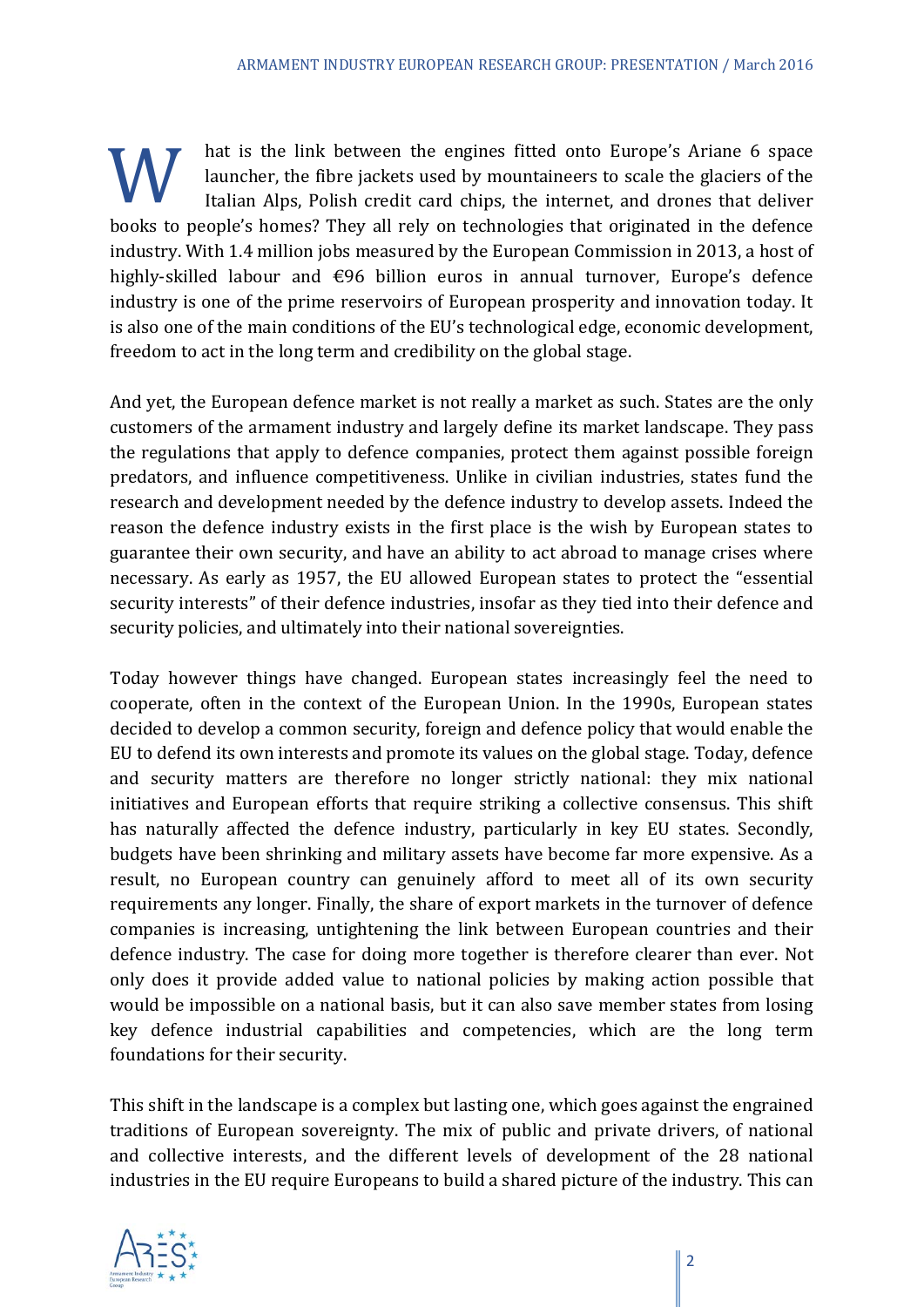be achieved only through more collective European thinking. Past attempts at better integrating the defence industry in Europe have produced too little. There is still fragmentation in some sectors like land and naval armaments. More worrying, there are today less cooperative European programmes than 15 years ago. There is thus a nonnegligible risk of renationalisation of armament policy with the result of weakening its competitiveness. For this reason, we have decided to launch the Armament Industry European Research Group (Ares Group), a high-level network of think tankers working on these matters on a European scale.

The aim of the Ares Group is to provide a forum to the European armament community, bringing together top defence industrial policy specialists to encourage fresh strategic thinking in the field, and develop innovative policy proposals. The group will also help inform public opinion and decision-makers about the specific features and strategic importance of the armament industry. If the EU wishes one day to become a provider of peace and security in the world, and become a more credible and reliable partner in transatlantic security, it needs to harness Europe's grey matter.

More precisely, the objectives of the Ares Group will include increasing awareness of the different perceptions by European states of the arms industry, building a prospective view of the future of its economic, technological and industrial dimensions, specifically at the European level. The objective will not be to "think European" for the sake of it, but to tackle the key challenges facing the European defence industry: increase competitiveness and identify (and aim at) a level of strategic autonomy that offers sufficient freedom of action and adequate security of supply in critical military capabilities. 

In this respect, the number of topics the Group is liable to address are plentiful: amongst others, the notion and possible scope of strategic autonomy, the different visions and the perception by EU states of the relevance of this concept, its usefulness and its perimeter, the type of projects to be included in the future Preparatory Action and its consequences on the defence industry, the future governance of the EU-funded Defence Research Programme (EDRP) and the possibility of seeing the future capabilities funded by a mix of national and EU funding.

EU communications, EDA documents, the recent Group of personalities report on the Preparatory Action for CSDP-related research, national documents on defence industrial policies, national strategic documents and finally the different recommendations and proposals of the defence industry afford the Ares Group with a number of issues to tackle in coming years.

The Group plans to publish three types of documents: short pieces (*Comments*), longer studies (*Policy papers*) and more detailed *Reports*. It will endeavour in most cases to produce papers in common by think tankers from different European countries in order